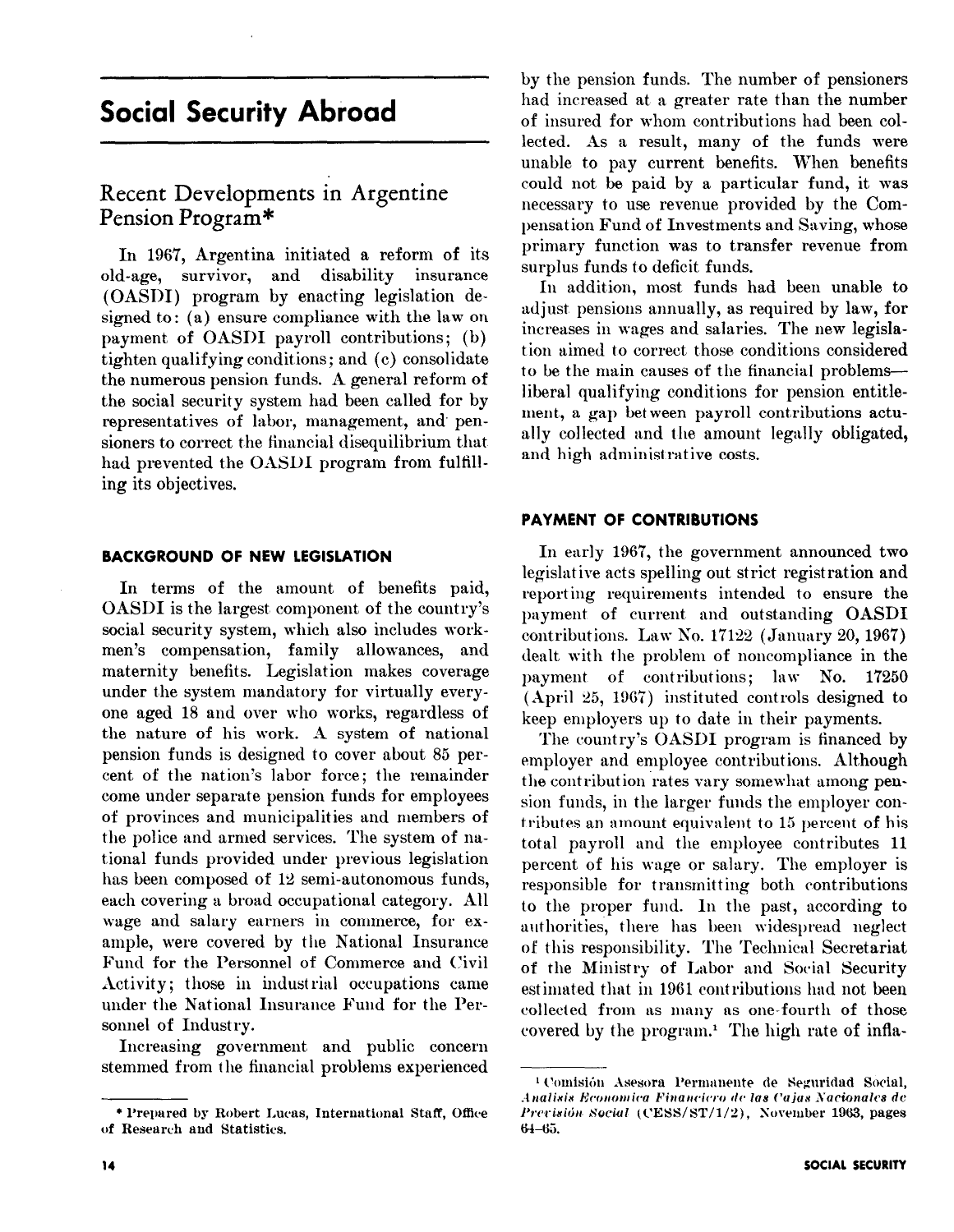tion has been regarded as a principal factor responsible for this situation.<sup>2</sup> It was frequently advantageous for employers to permit their contributions to fall into arrears and use the money as working capital, rather than borrow. The rate of interest that employers had to pay on borrowed working capital was relatively high compared to the small fines and penalty interest on delinquent contributions.

Law No. 17122 required all employers, whether or not they were up to date in their contributions, to register with pension fund authorities. Those found to be in violation of the registration requirement were made subject to fines ranging up to 500,000 pesos.3 Employers with delinquent contributions for the period January 1, 1965, through August 31,1966, were required to submit a sworn declaration of the amount owed to the pension funds. Five payment plans were made available that offered employers up to 6 years to schedule the repayment of their debts. Payment schedules called for equal monthly quotas plus interest, with the rate of interest charged dependent on the length of the repayment period.

Law 17250 provided strict reporting requirements to prevent lapses in contribution payments. Employers and the self-employed are required to indicate the account numbers and names of the pension funds in which they are enrolled on all forms used in transacting business activity (including sales receipts, contracts, and invoices). Also, to get public utility services, to export or import, to do business with government agencies, or to take part in stock-market transactions they must present a sworn declaration showing that they are not behind in paying their contributions. Noncompliance with these reporting requirements results in the imposition of heavy financial penalties.

#### QUALIFYING CONDITIONS

Law 17310 (June 1967) raised the minimum retirement age for the ordinary pension and eliminated special retirement provisions.

Before the new law came into force, the OASDI program included provisions that enabled the insured to retire with either the ordinary pension or a reduced pension. The ordinary retirement pension was paid to men at age 55 who had worked in covered employment for at least 30 years. For women the minimum retirement age and required length of covered employment varied among the funds, but in the largest funds the requirements were age 50 and 27 years of covered work. The minimum age for entitlement to the reduced retirement pension was 50 for men and 45 for women, with 30 and 27 years, respectively, of covered employment. Upon early retirement the benefit amount was reduced 5 percent (4 percent for federal employees) for each year short of the minimum retirement age stipulated for the ordinary pension.

Before the new legislation, there was also a provision enabling most covered employees to retire at an earlier age than the stipulated "minimum" with an ordinary pension. Workers with long records of covered employment could substitute 2 years of work above the minimum for each year of age they lacked for entitlement to the ordinary pension-an insured male with 36 years of covered employment, for example, would be entitled to the ordinary retirement pension at age 52. Under the old law he could substitute 6 years of covered employment above the minimum (30 years) for the 3 years he needed to satisfy the minimum age requirement.

The existence of the provision enabling substitution of years of employment for years of age, and the reduced pension for early retirement, were factors that led to an increasing number of retirements at a relatively early age. This trend is partly reflected in figures showing the rising proportion of pensioners in the total population. In 1947, the total number of pensioners on the rolls of the national pension funds represented 0.8 percent of the nation's population. In 1960 this proportion had risen to 3.6 percent, and by 1964 it had grown to 4.5 percent. On the basis of demographic trends and pension-qualifying conditions in the old law, the proportion of pensioners to total population was projected to be 5.6 percent in 1970.<sup>4</sup> Although life expectancy

 $2$  For 1955-60, the average annual rate of increase in the cost of living was  $37.2$  percent *(International Finan*oial Statietice, International Monetary Fund, March 1965).

<sup>3 350</sup> pesos equal \$1.

<sup>4</sup> Modificaciones al Regimen Jubilatorio Vigente: Analisis Financiero y Demografico, 1965, table No. 16.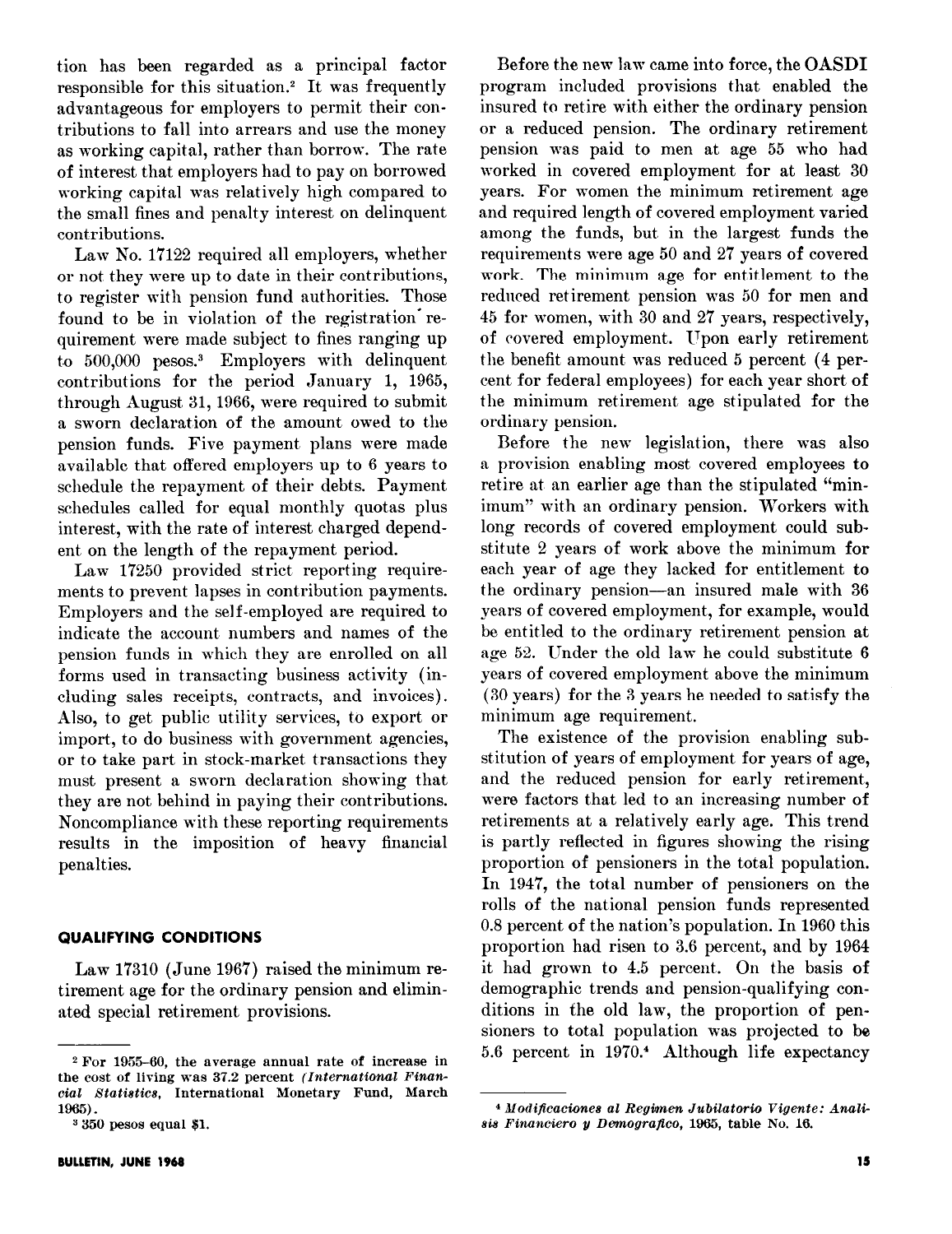in Argentina had increased to a level approaching that of many of the advanced countries,<sup>5</sup> the typical age for retirement was quite low. Of the total number of retirement pensioners on the rolls of the national funds on February 28, 1966, 16.3 percent had retired before age 50, and 24.6 percent had retired from age 50 to age 54, inclusive.6

The growth in the proportion of pensioners in the total population added significantly to the other factors responsible for the financial disequilibrium and led to the enactment of law 17310. This lam made a number of important changes in qualifying conditions : (1) The minimum age for entitlement to the ordinary pension was raised from 55 to 60 for men, and from 50 to 55 for women; (2) 30 years of covered employment was made a requirement for all wage earners and salaried employees except teachers; (3) the reduced pension for early retirement was abolished along with the right to substitute years of employment for years needed to attain minimum pensionable age.

The changes were expected to result in a sounder financial balance between the number of covered workers and the number of pensioners and to produce a retirement age that was more reasonable in relation to the current life expectancy. They were also intended to reduce the strain on fund resources that stemmed from the fact that early retirement pensions were not reduced in proportion to the extra number of years pensions would have to be paid.

# CONSOLIDATION OF PENSION FUNDS

The government decision to consolidate the national system of pension funds by merging the 12 funds into three was announced in late December 1967. Law No. 17575, effective January 1, 1968, provides for consolidation of the pension funds and for basic changes in the administrative structure of the OASDI-program. The consolidation, which is now in the process of being introduced, was expected to bring about a greater degree of efficiency in the collection of contributions, disbursement of benefits, and processing of claims.

The three national funds that are to emerge from the consolidation are: (1) the National Insurance Fund for Autonomous Workers; (2) the National Insurance Fund for the Personnel of State and Public Services; and (3) the National Insurance Fund for Industry, Commerce, and Civil Activities. The first includes the selfemployed, independent, and professional workers. The second covers all employees of the federal government, and state-operated enterprises. The third embraces all wage earners and salaried personnel in the private sector including agricultural workers and domestic servants. According to the law, the new funds will be administratively and financially autonomous, as were the 12 funds under the old system, but a significant improvement was anticipated with respect to the uniform application of pension law and regulations. Since each fund is to cover a much larger segment of the labor force, more efficient administrative techniques, including the use of automatic data processing, were anticipated. Each segment of the covered labor force will retain a degree of occupational homogeneity, and a sharp reduction of the complicated problem of handling claims and records of workers transferring from one occupation to another was thus expected.

Law 17575 also provided for the creation of three new administrative bodies: the National -Office of Social Insurance, the Advisory Council on Social Insurance; and the General Directorate of Uniform Insurance. The primary function of the National Office of Social Insurance is to establish directives that will ensure the uniform application of national social security legislation by each of the national funds. The Advisory Council on Social Insurance (which consists of representatives of labor, employers, and pensioners) is to be responsible for reviewing new legislation and administrative proposals that are submitted by the Kational Office of Social Insurance. The General Directorate of Uniform Insurance will be primarily responsible for assisting and coordinating the funds with respect to the collection of contributions and the entitlement to and payment of benefits. All judicial action in connection with OASDI provisions and obligations is to be handled by this administrative body.

<sup>&</sup>lt;sup>5</sup> In 1962, life expectancy at birth for men was 63.99 years and for women, 70.10. In the same year, remaining life expectancy at age 55 was 19.11 years for men and  $23.18$  years for women. *Ibid*, pages  $4-5$ .

<sup>&</sup>lt;sup>6</sup> Censo de Beneficiarios de los Organismos Nacionales de Previsión Social, page 11.